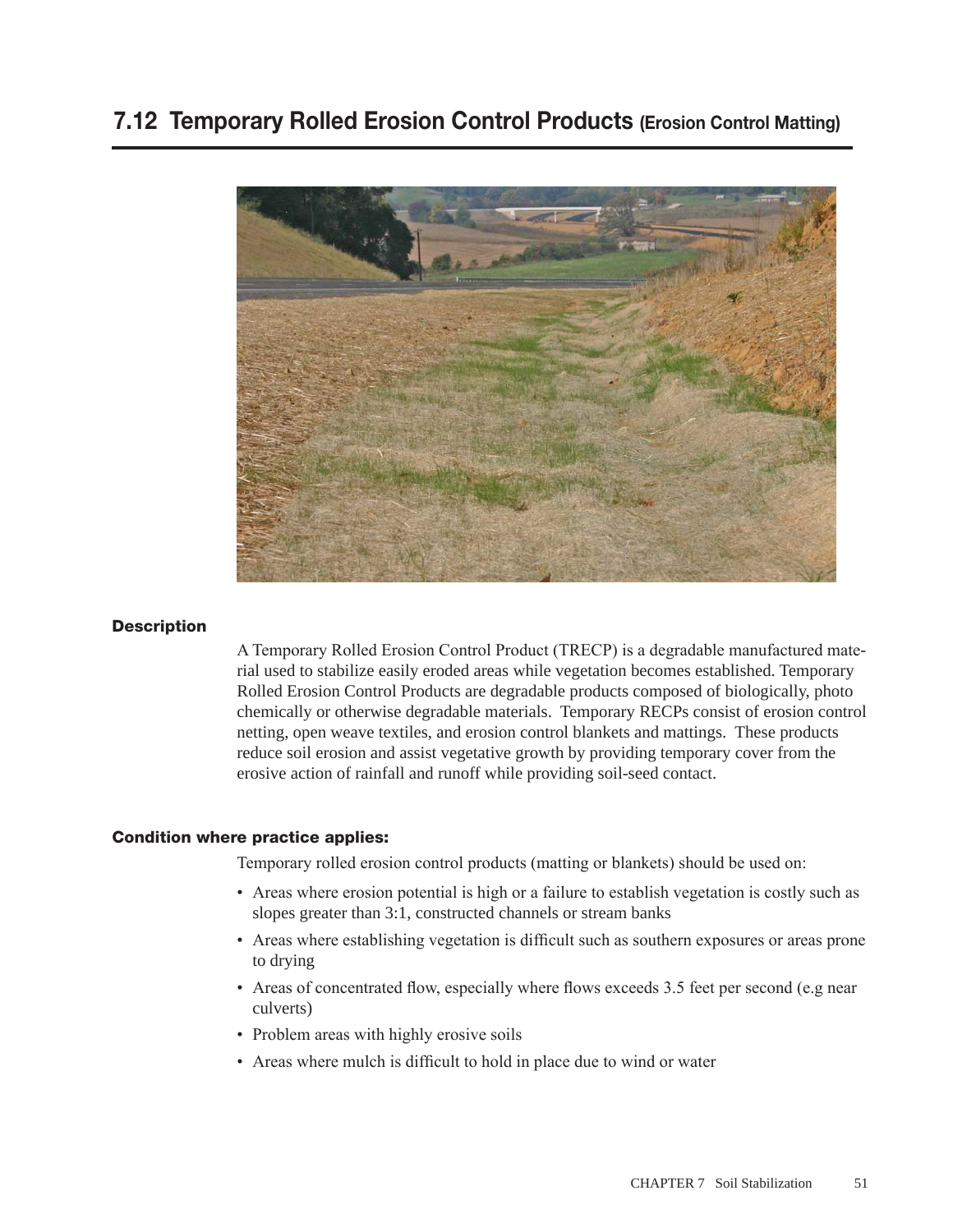#### Planning Considerations:

Temporary RECPs can be applied to critical or problem areas to enhance the erosion control as vegetation is being established. Although these materials add cost, they insure more immediate stability following construction reducing grading repairs and a faster greening of projects. Permanent non-degradable rolled erosion control products (turf reinforcement mats) are beyond the scope of this practice, but may be useful where design discharges or runoff exert velocities and shear stresses exceeding the ability of mature vegetation to withstand.

Temporary RECPs provide stable and rapid greening for areas conveying stormwater runoff. Care must be taken to choose the type of RECP, which is most appropriate for the specific needs of a project. Designers must take into account the vegetated and unvegetated velocities and sheer stresses in channel applications. With the abundance of soil stabilization products available, it is impossible to cover all the advantages, disadvantages and specifications of all manufactured RECPs. Therefore, as with many erosion control-type products, there is no substitute for a thorough understanding of the manufacturer's instructions and recommendations and a site visit by a product's designer or plan reviewer to verify appropriateness.

Temporary RECPs should be used to help establish vegetation on previously disturbed slopes - especially slopes of 3:1 or greater. The materials that compose the RECP will deteriorate over time. If used in permanent conveyance channels, designers should consider the system's resistance to erosion as it relates to the type of vegetation planted and the existing soil characteristics. As much as possible during establishment of vegetation, soil stabilization blankets should not be subjected to concentrated flows moving at greater than 3.5 feet/second.

#### Design Criteria

Choose a product that will provide the appropriate time period of protection. Allowable velocity range during vegetation establishment should be 3.5 feet per second or less.

Erosion Control Blankets - shall consist of photodegradable plastic netting or biodegradable natural fiber netting that covers and is entwined in a natural organic or man-made mulching material. The mulching material shall consist of wood fibers, wood excelsior, straw, coconut fiber, or man-made fibers, or a combination of the same. The blanket shall be of consistent thickness with the mulching material/fibers evenly distributed over its entire length. Mulching material/fibers must interlock or entwine to form a dense layer, which not only resists raindrop impact, but also will allow vegetation to penetrate the blanket. The mulching material degradation rate must be consistent with the designers desired slope protection time. Temporary Rolled Erosion Control Products (or erosion control blankets) shall meet the specifications that follow.

| Table 7.12.1 |
|--------------|
|              |

| <b>Material</b> | <b>Maximum Length Of Protection</b> |
|-----------------|-------------------------------------|
| Straw           | 10-12 Months                        |
| Straw/Coconut   | 24 Months                           |
| Coconut         | 36 Months                           |
| Excelsior       | 36 Months                           |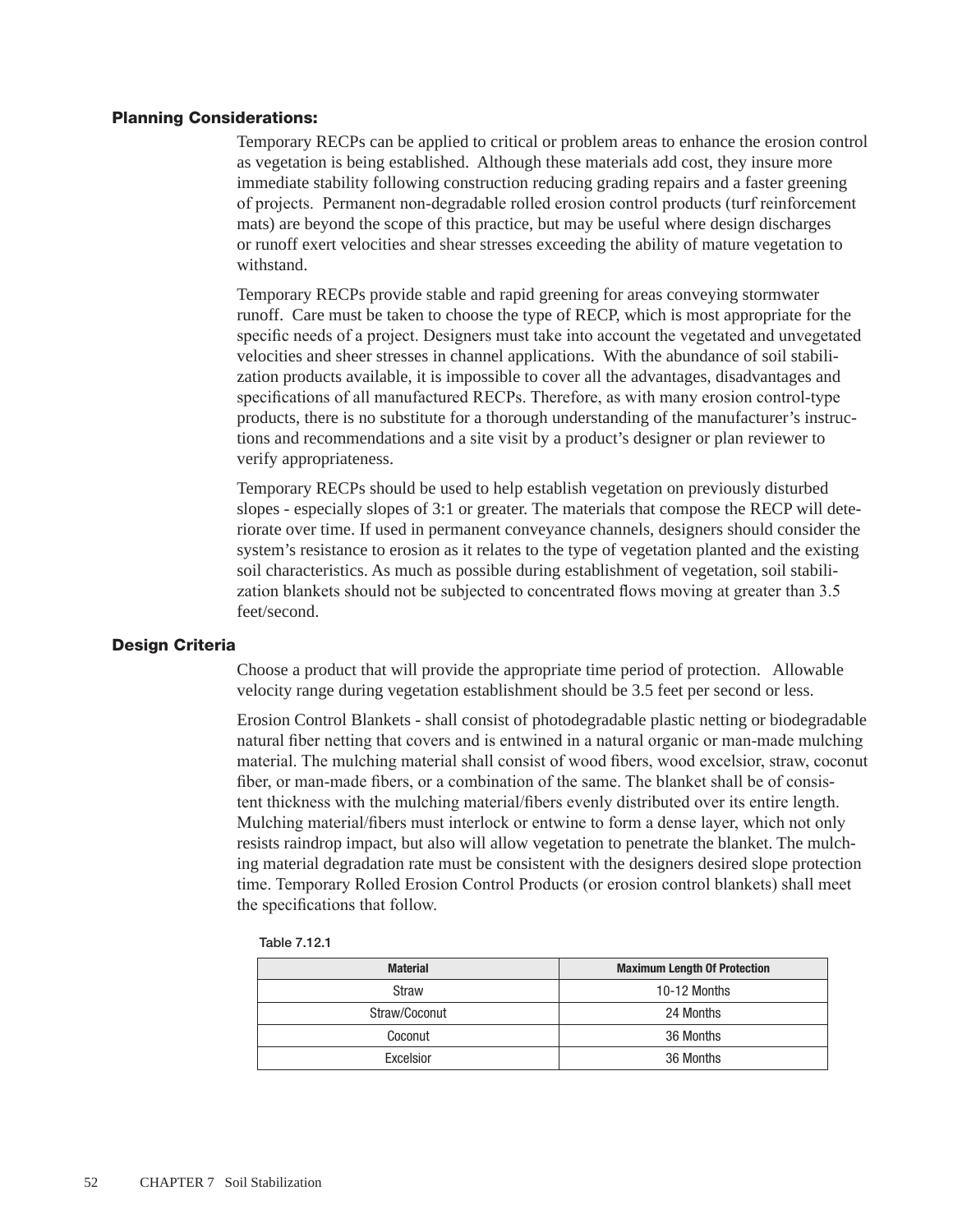Erosion Control Netting - shall consist of a woven natural fiber or extruded geosynthetic mesh used as a component in the manufacture of RECPs, or separately as a temporary RECP to anchor loose fiber mulches.

Open Weave Textile - shall consist of processed natural or polymer yarns woven into a matrix, used to provide erosion control and facilitate vegetation establishment.

### Maintenance:

All RECPs should be inspected regularly after installation, especially after storms to check for erosion or undermining of the product. Make needed repairs immediately, addressing rills or gullies that have developed prior to replacing the RECP. In the case erosion repairs, assure that subsequent runoff across the area is dispersed or adequately spread.

#### Common Problems/Concerns:

- Manufacturer's selection and installation recommendations not followed. Results in failure of the RECP.
- Poor contact between soil and the RECP. Results in erosion below the RECP and lower seed germination rates, causing failure.
- Proper stapling guidelines not followed. Results in movement or displacement of RECP.
- Erosion check slots are not used. Results in erosion under the RECP, causing failure.
- Unstable slopes that result in RECP or slope failure. Determine cause of slope failure, correct, and reinstall RECP
- In channels, the width of RECP used is not sufficient, this causes water to flow along the sides of RECP causing erosion. Install RECP up side slopes of ditch line as well as the bottom.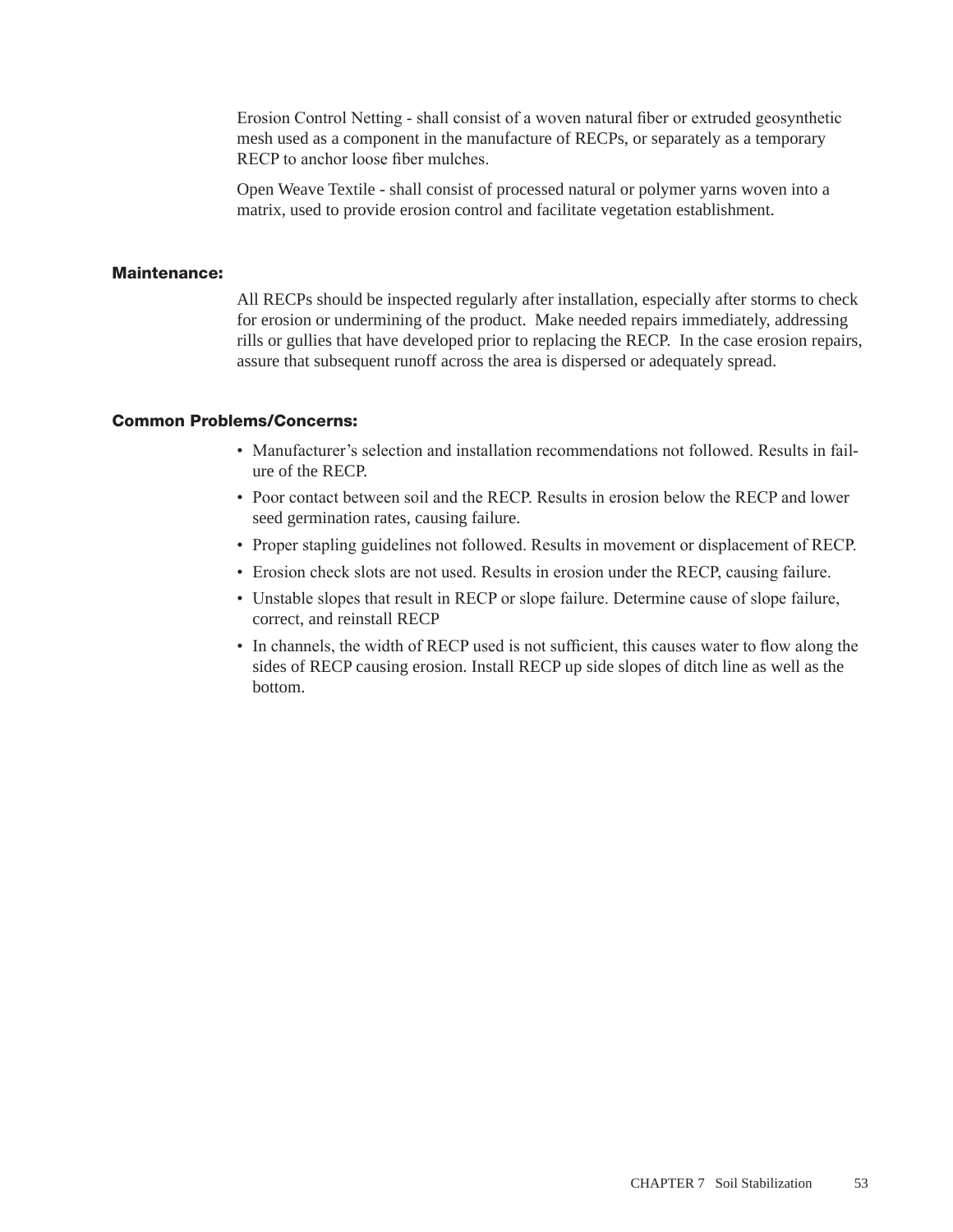## Temporary Rolled Erosion Control Product